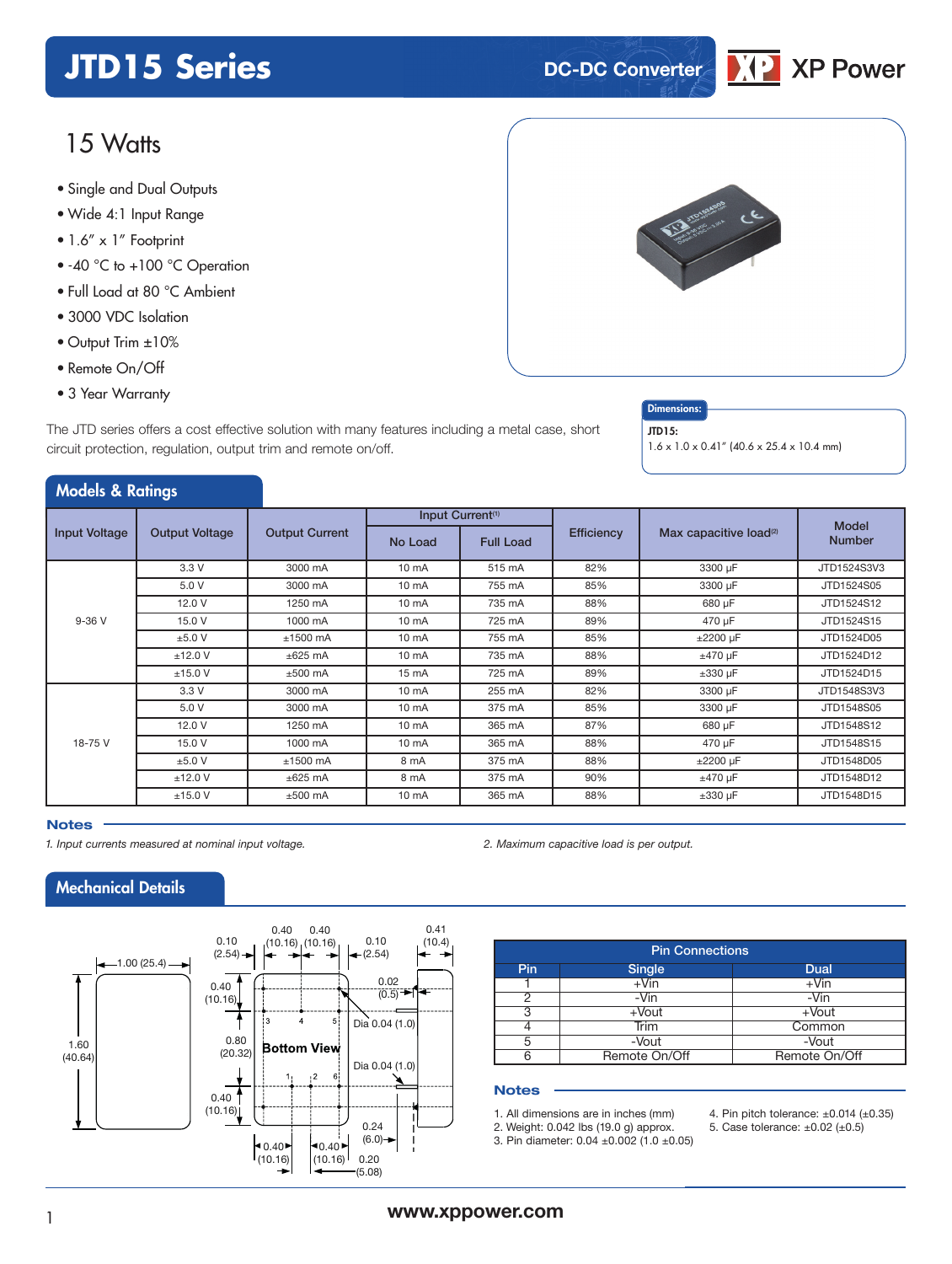## **JTD15 Series**

## **DC-DC Converter**



Input Characteristic **Minimum Typical Maximum Units Notes & Conditions** Input Voltage Range **9** 36 36 VDC 24 V nominal<br>
18 75 VDC 48 V nominal 48 V nominal Input Reflected Ripple Current 20 20 mA pk-pk Through 12 µH inductor and 47 µF capacitor Input Surge **19 Contract 100 ms** 24 V models and the second term in the second term in the second term in the second term in the second term in the second term in the second term in the second term in the second term in th 100 VDC for 100 ms 48 V models

### **Output** Characteristic **Minimum Typical Maximum Units Notes & Conditions** Output Voltage 3.3 30 VDC See Models and Ratings table Output Trim  $\pm 10$   $\pm 10$   $\pm 0$   $\pm 0$   $\pm 0$   $\pm 0$   $\pm 0$   $\pm 0$   $\pm 0$   $\pm 0$   $\pm 0$   $\pm 0$   $\pm 0$   $\pm 0$   $\pm 0$   $\pm 0$   $\pm 0$   $\pm 0$   $\pm 0$   $\pm 0$   $\pm 0$   $\pm 0$   $\pm 0$   $\pm 0$   $\pm 0$   $\pm 0$   $\pm 0$   $\pm 0$   $\pm 0$   $\pm 0$ Initial Set Accuracy  $\qquad$  |  $\qquad$   $\qquad$  | At full load Minimum Load 0 % No minimum load required Line Regulation ±0.5 % From minimum to maximum input at full load Load Regulation 0.5/1.0 `% From 0% to full load for single/dual output Cross Regulation ±5 % On dual output models, when one output is at 100% load and other is varied from 25% load to full load Start Up Time and the start Up Time and the start Up Time and the start Up Time and the start Up Time and the S Ripple & Noise **1980** mV pk-pk Single/Dual Output, Measured using 20 MHz bandwidth and 10 µF/25 V MLCC per output Overload Protection 170 % Short Circuit Protection **Continuous hiccup mode, with auto recovery** Continuous hiccup mode, with auto recovery Maximum Capacitive Load Temperature Coefficient 0.02 %/ ˚C See Models and Ratings table Remote On/Off Output is on if remote on/off (pin 3) is open or high (3-12 VDC) Output turns off if remote on/off (pin 3) is low (<1.2 VDC max)

## **General**

| Characteristic                      | <b>Minimum</b>       | <b>Typical</b>                       | <b>Maximum</b> | <b>Units</b> | <b>Notes &amp; Conditions</b> |  |  |  |
|-------------------------------------|----------------------|--------------------------------------|----------------|--------------|-------------------------------|--|--|--|
| Efficiency                          |                      | 85                                   |                | %            | See Models and Ratings table  |  |  |  |
| Isolation: Input to Output          | 3000                 |                                      |                | <b>VDC</b>   | 60 s Functional               |  |  |  |
| Isolation: Input and output to Case | 1600                 |                                      |                | <b>VDC</b>   | 60 s                          |  |  |  |
| <b>Switching Frequency</b>          |                      | 270/330                              |                | kHz          | 3V3 & 5 V models/other models |  |  |  |
| <b>Isolation Resistance</b>         | 10 <sup>9</sup>      |                                      |                | Ω            |                               |  |  |  |
| <b>Isolation Capacitance</b>        |                      | 2000                                 |                | pF           |                               |  |  |  |
| Power Density                       |                      |                                      | 22             | $W/in^3$     |                               |  |  |  |
| Mean Time Between Failure           | 600                  |                                      |                | kHrs         | MIL-HDBK-217F, +25 °C GB      |  |  |  |
| <b>Case Material</b>                | Copper,              | Base plastic UL94V-0                 |                |              |                               |  |  |  |
| <b>PCB Pin Material</b>             | Brass, Solder coated |                                      |                |              |                               |  |  |  |
| <b>Potting Material</b>             | Epoxy, UL94V-0 rated |                                      |                |              |                               |  |  |  |
| Solder Profile                      |                      | 260 °C max, 1.5mm from case, 10s max |                |              |                               |  |  |  |
| Weight                              | 0.064(29.0)          |                                      |                | Ib(g)        |                               |  |  |  |

| <b>Environmental</b>         |                |                |                |              |                               |
|------------------------------|----------------|----------------|----------------|--------------|-------------------------------|
| Characteristic               | <b>Minimum</b> | <b>Typical</b> | <b>Maximum</b> | <b>Units</b> | <b>Notes &amp; Conditions</b> |
| <b>Operating Temperature</b> | -40            |                | $+100$         | °C           | See Derating Curve            |
| Storage Temperature          | $-55$          |                | $+125$         | °C           |                               |
| Case Temperature             |                |                | $+105$         | °C           |                               |
| Humidity                     |                |                | 95             | %RH          | Non-condensing                |
| Cooling                      |                |                |                |              | Natural convection            |

## Safety Approvals Safety Agency Safety Standard Safety Standard Safety Standard Notes & Conditions UL/cUL UL/cUL60950-1, 62368-1 **ITE** IEC/EN60950-1, 62368-1 IEC/EN60950-1, 62368-1 ITE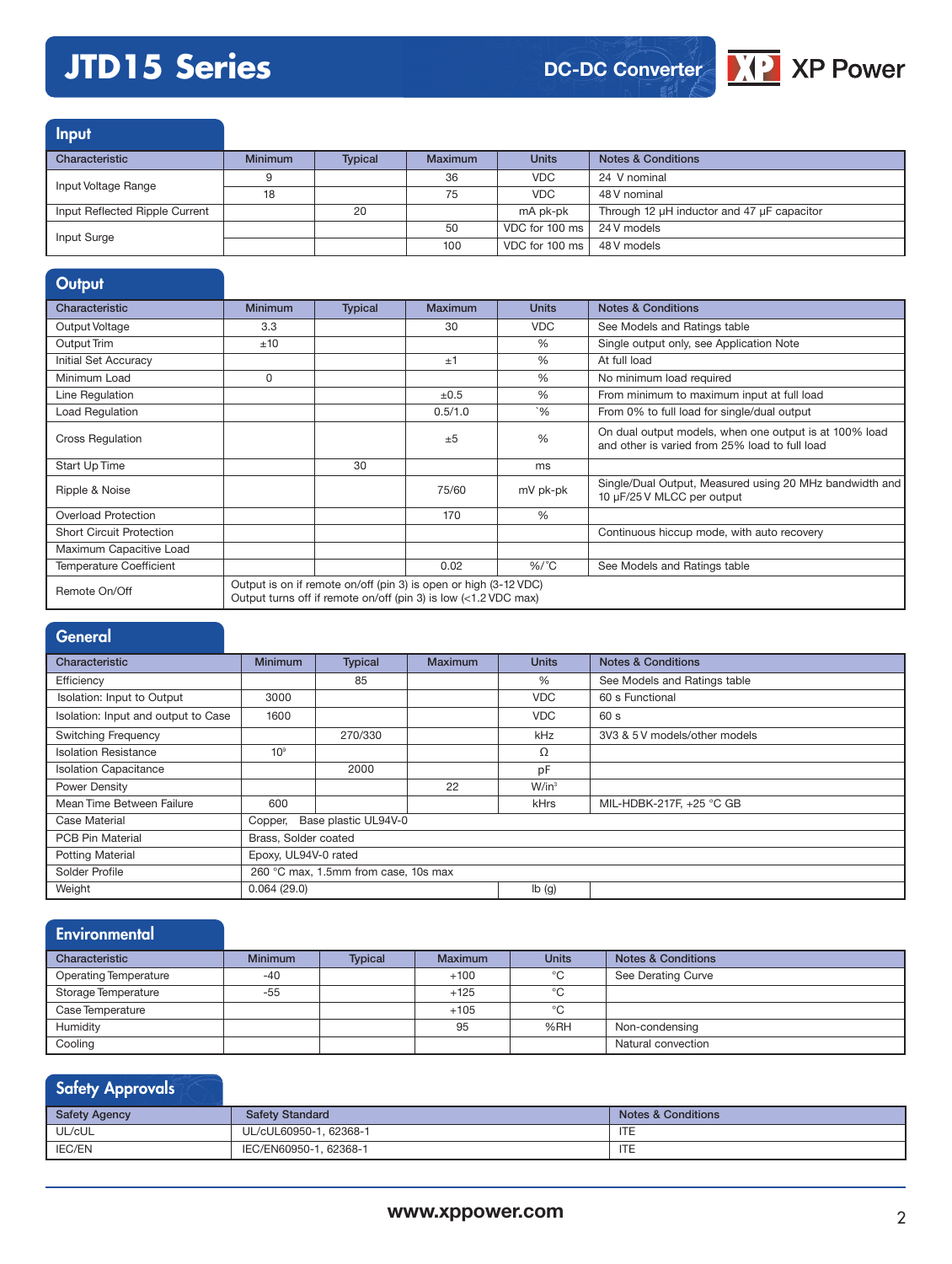# **JTD15 Series**

## **DC-DC Converter**



| Phenomenon | Standard | <b>Test Level</b> | <b>Notes &amp; Conditions</b>   |
|------------|----------|-------------------|---------------------------------|
| Conducted  | EN55032  | Class A           | No external components required |
| Radiated   | EN55032  | Class A           | No external components required |

## EMC: Immunity

| <b>Phenomenon</b>      | <b>Standard</b> | <b>Test Level</b> | Criteria | <b>Notes &amp; Conditions</b>                                                                                                  |
|------------------------|-----------------|-------------------|----------|--------------------------------------------------------------------------------------------------------------------------------|
| <b>ESD Immunity</b>    | IEC1000-4-2     | $±6$ kV/ $±8$ kV  | A        | Contact Discharge/Air Discharge                                                                                                |
| Radiated Immunity      | IEC1000-4-3     | 20 Vrms           | A        |                                                                                                                                |
| EFT/Burst              | IEC61000-4-4    | $2$ kV            | A        | Requires 330 µF/100 V electrolytic and 3 kW TVS<br>(SMDJ58A for 24 V input, SMDJ120A for 48 V input)<br>See application notes. |
| Surge                  | IEC61000-4-5    | $2$ kV            | A        | Requires 330 µF/100 V electrolytic and 3 kW TVS<br>(SMDJ58A for 24 V input, SMDJ120A for 48 V input)<br>See application notes. |
| Conducted Immunity     | IEC61000-4-6    | $10V$ rms         | A        |                                                                                                                                |
| <b>Magnetic Fields</b> | IEC61000-4-8    | $100$ A/m         | A        |                                                                                                                                |

## Mechanical Details



|     | <b>Pin Connections</b> |                             |  |  |  |  |  |  |  |
|-----|------------------------|-----------------------------|--|--|--|--|--|--|--|
| Pin | <b>Single</b>          | Dual                        |  |  |  |  |  |  |  |
|     | $+V$ in                | $+V$ in                     |  |  |  |  |  |  |  |
| 2   | -Vin                   | -Vin                        |  |  |  |  |  |  |  |
| 3   | $+$ Vout               | $+$ Vout                    |  |  |  |  |  |  |  |
|     | Trim                   | Common                      |  |  |  |  |  |  |  |
| 5   | -Vout                  | -Vout                       |  |  |  |  |  |  |  |
| ĥ.  |                        | Remote On/Off Remote On/Off |  |  |  |  |  |  |  |

 $\sqrt{2}$  XP Power

#### **Notes**

1. All dimensions are in inches (mm)

2. Weight: 0.064 lbs (29.0 g) approx.

3. Pin diameter: 0.04±0.002 (1.0 ±0.05)

4. Pin pitch tolerance: ±0.014 (±0.35) 5. Case tolerance:  $\pm 0.02$  ( $\pm 0.5$ )

**Derating Curve**



Ambient Temperature (°C)